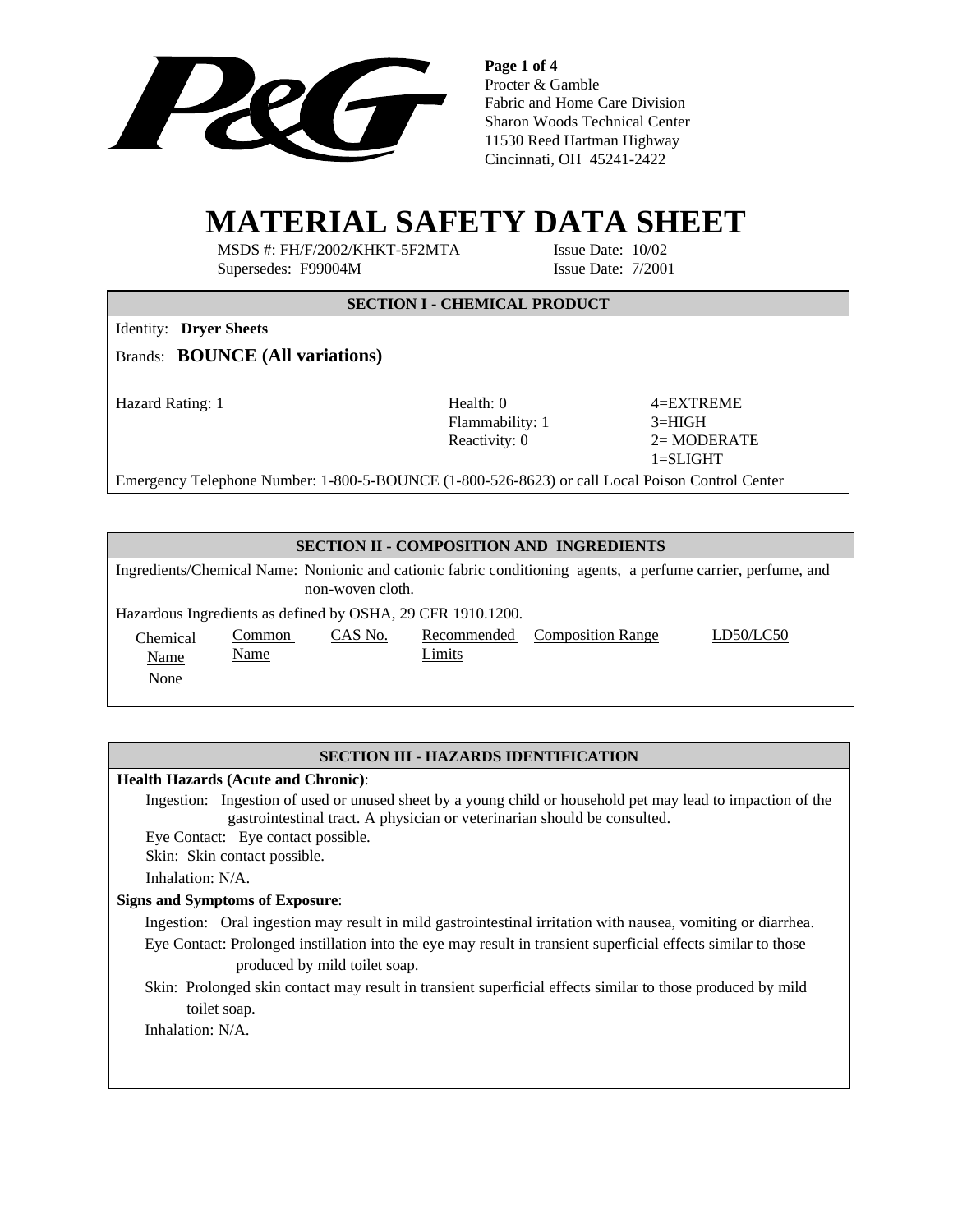#### **SECTION IV - FIRST AID INFORMATION**

#### **Emergency and First Aid Procedures**:

Inhalation: N/A.

Ingestion: Consult physician if ingestion of sheet is suspected to ensure the sheet passes through. Eye Contact: Flush eyes with water.

Skin: N/A.

**Other**: Consumer product packages have a caution statement: "Not for use on children's sleepwear or other garments labeled as flame resistant as it may reduce flame resistance. Keep out of the reach of toddlers and pets to avoid accidental ingestion."

| <b>SECTION V - FIRE FIGHTING INFORMATION</b>                                                    |           |                   |                                        |          |          |  |
|-------------------------------------------------------------------------------------------------|-----------|-------------------|----------------------------------------|----------|----------|--|
| <b>Flash Point (Method Used): N/A</b>                                                           |           |                   | <b>Explosive Limits:</b>               | LEL: N/A | UEL: N/A |  |
| <b>Extinguishing Media: N/A</b>                                                                 |           |                   |                                        |          |          |  |
| <b>Special Fire Fighting Procedures:.</b> $CO2$ , water or dry chemical may be used.            |           |                   |                                        |          |          |  |
| <b>Unusual Fire Hazards: N/A</b>                                                                |           |                   |                                        |          |          |  |
| <b>Stability</b>                                                                                | Unstable: |                   | <i>Conditions to Avoid:</i> Open flame |          |          |  |
|                                                                                                 | Stable: X |                   |                                        |          |          |  |
| <b>Incompatibility (Materials to Avoid):</b> None known                                         |           |                   |                                        |          |          |  |
| Hazardous Decomposition/By Products: Burning can produce carbon monoxide and/or carbon dioxide. |           |                   |                                        |          |          |  |
| <b>Hazardous Polymerization:</b>                                                                |           | May Occur:        | <i>Conditions to Avoid:</i> Open flame |          |          |  |
|                                                                                                 |           | Will Not Occur: X |                                        |          |          |  |

## **SECTION VI - ACCIDENTAL RELEASE MEASURES**

**Personal Precautions:** Minimize dust levels while collecting product (see "Inhalation" health effects). Prevent exposure to dust with NIOSH approved respirators with HEPA filters. Use gloves to minimize skin contact.

**Environmental Precautions:** DISPOSAL IS TO BE PERFORMED IN COMPLIANCE WITH ALL FEDERAL, STATE AND LOCAL REGULATIONS. Household solutions may be disposed of in sewer. Dry product may be landfilled if permitted by local regulations. Discard empty container in trash.

**Steps To Be Taken in Case Material is Released or Spilled**: None required.

## **SECTION VII - HANDLING AND STORAGE**

**Precautions To Be Taken in Handling and Storing**: No special precautions for casual exposure.

**Other Precautions**: None required.

## **SECTION VIII - EXPOSURE CONTROLS, PERSONAL PROTECTION**

**Respiratory Protection (Specify Type)**: No special precautions for casual exposure. **Ventilation** *Local Exhaust*: None required. *Special*: None *Mechanical (General)*: Acceptable *Other*: None **Eye Protection**: None required. **Protective Gloves**: None required.

**Other Protective Equipment**: None required.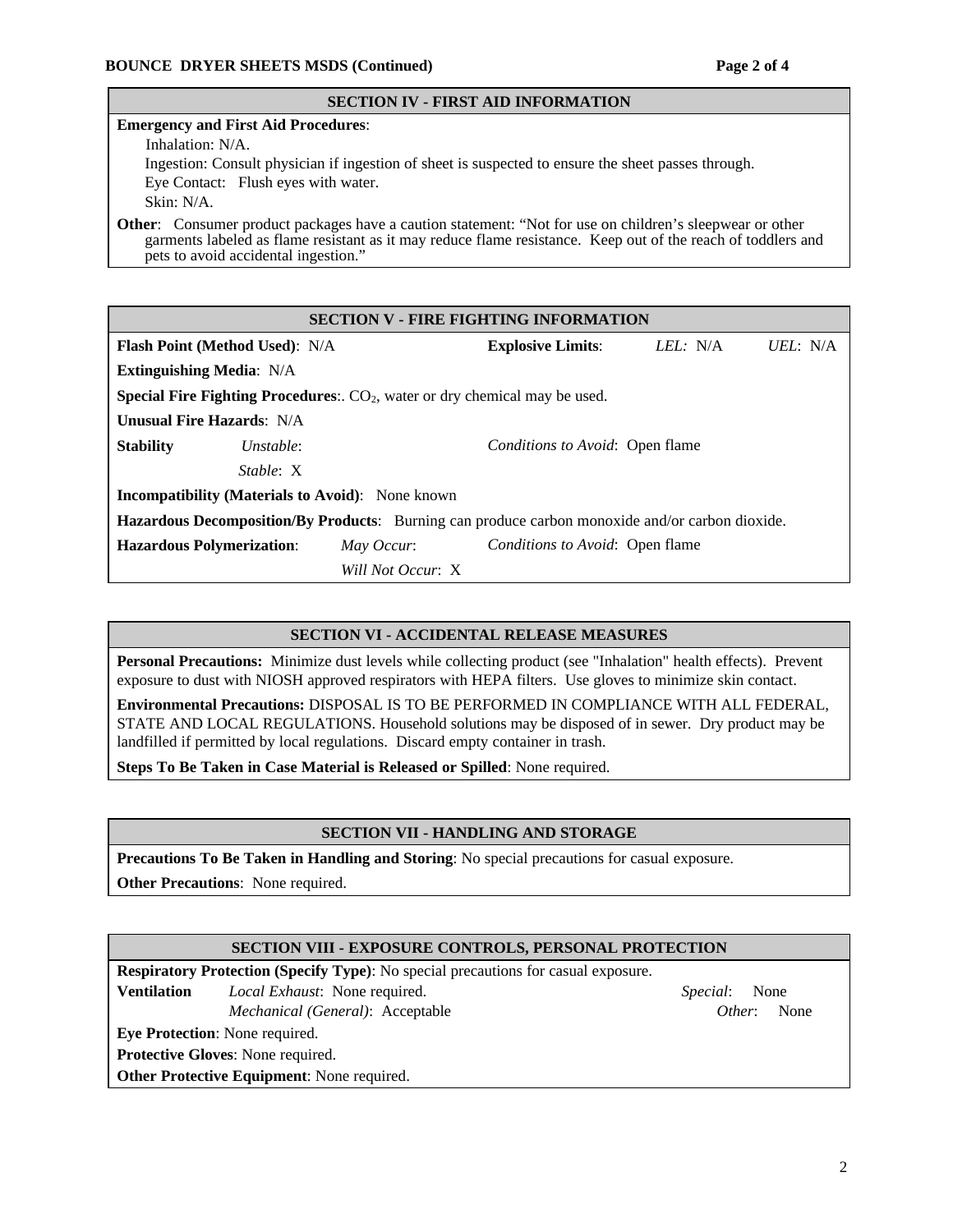# **SECTION IX - PHYSICAL AND CHEMICAL PROPERTIES**

| <b>Boiling Point °F: N/A</b>                                      | <b>Specific Gravity (H<sub>2</sub>O=1):</b> N/A |
|-------------------------------------------------------------------|-------------------------------------------------|
| Vapor Pressure (mm Hg): N/A                                       | <b>Percent Volatile by Volume (%): ca. 1</b>    |
| Vapor Density (Air=1): N/A                                        | <b>Evaporation Rate (nBuOAc=1):</b> N/A         |
| <b>Odor Threshold: N/A</b>                                        | <b>Freezing Point: N/A</b>                      |
| Coefficient of Water/Oil Distribution: N/A                        | $pH (1\%$ solution): N/A                        |
| <b>Scooped Density: N/A</b>                                       | <b>Solubility in Water:</b> Limited             |
| Appearance and Odor: Opaque white sheets. Product<br>is perfumed. | <b>Reserve Alkalinity: N/A</b>                  |

#### **SECTION X - STABILITY AND REACTIVITY**

**Possible Hazardous Reactions/Conditions:** None known

**Conditions to Avoid:** Open flame

**Materials to Avoid:** None

**Hazardous Decomposition Products:** None known

**Other Recommendations:** None

#### **SECTION XI - TOXICOLOGICAL INFORMATION**

LD50 (rats oral): The LD50 of the material with which the sheet is coated is >10.0 gm/kg. ED50: >1.5 gm/kg (coating mixture)

# **SECTION XII - ECOLOGICAL INFORMATION**

No concerns at relevant environmental concentrations.

#### **SECTION XIII - DISPOSAL CONSIDERATIONS**

**Waste Disposal Method**: DISPOSAL IS TO BE PERFORMED IN COMPLIANCE WITH ALL FEDERAL, STATE AND LOCAL REGULATIONS. Sweep up and dispose.

#### **SECTION XIV - TRANSPORT INFORMATION**

The finished product is non-hazardous under DOT.